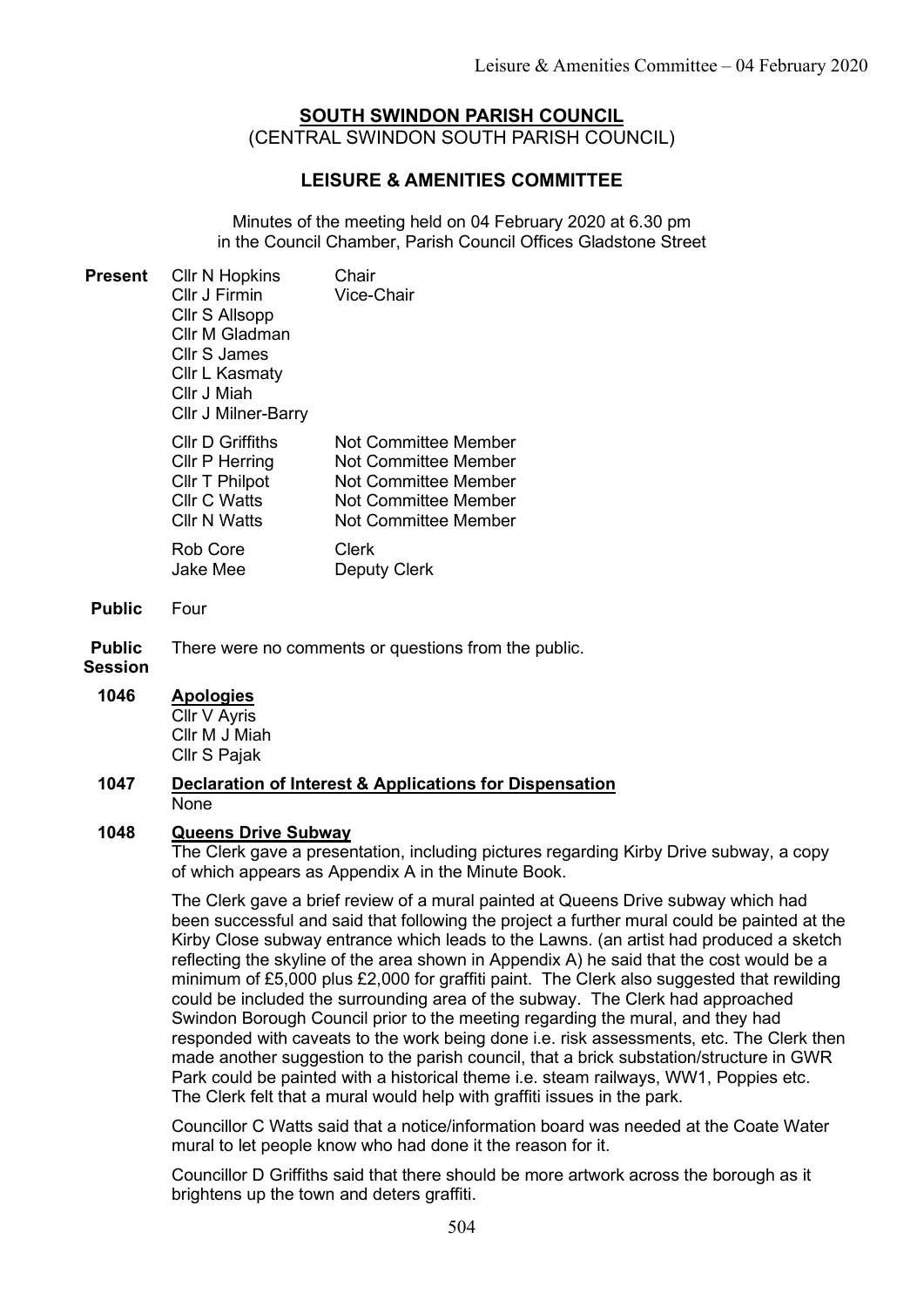The Clerk agreed with Cllr Griffiths and asked if the Councillors wanted him to pursue the mural at Kirby Close subway and tie it in with the In-bloom project and that the GWR Park mural could be dealt with at a later date as a secondary project.

It was agreed that the parish council would explore the choices given.

# **NOTED**

# 1049 Swindon Road Garden

The Clerk Gave a verbal report regarding the Swindon Road Garden area.

The Clerk said that the garden was currently an area of Swindon Borough Councils and had previously been a project completed in 1990 and called the Moonrakers garden. The garden had a mural in the flooring and a plaque stating it had been a community garden. The garden had been neglected for approximately 15 years and was very overgrown when the parish had it cleared. There is no rear access and a wall leaning in from the right hand side is a property wall which does not belong to the garden. The Clerk had obtained quotes for the buttress support work at approximately £2,000 which would be carried out by the parish maintenance team. It would be good to unlock the area, make it secure, make repairs and pass to a local community group working with the In-Bloom working party and the parish need to push forward to get the work done.

Councillor L Kasmaty will canvas within the community she said that she knew of a group who have some funds available which may help.

RESOLVED that the buttress work be approved

#### 1050 Allotments Working Party

The Chair of the Allotments Working Party had nothing to report.

# 1051 Events Working Party

The Chair of the Events Working Party gave a verbal report.

The Chair said that there had been an initial meeting the previous week and the working party had looked at the parish parks current schedule of events, there are a lot of events and some issues with one or two of them but the working party had given officers approval to confirm a number of the events. The working party are meeting again and hope to make further progress on any issues of concern. The existing price schedule from Swindon Borough Council will be used although it comprises of odd amounts and following a discussion with the Deputy Clerk/RFO the prices will be rounded up for ease of the finance process. Early progress had been made from that meeting and the chair had produced a paper intended for initial discussions, and when reviewed by the group for amendment/updating it could be published as a strategy for the parks going forward. It is still in its early stages prior to being put into the public domain. There is a lot of work still to be done, but things will become clearer in the next month or two.

Cllr C Watts said that the work that had been done so far looked really good.

# NOTED

# 1052 GWR Working Party

The Chair of the GWR Working Party had nothing to report.

# 1053 In Bloom/Gardens/Wildlife Working Party

The Chair of the In Bloom, Gardens and Wildlife Party gave a verbal report.

The Chair said that the party had just met and that a lot of the South Swindon Parish Council members were keen to have a tree planting policy. Due to the climate emergency it is not easy to put trees in built up areas so it would help if more trees were planted in the right places therefore the working party would be putting a policy together. The party talked about the "it's your neighbourhood scheme" and will compile a list of people in the Parish who will be taking part in "it's in your neighbourhood", which is part of the RHS Britain In-Bloom scheme for the communities. Progress had been made